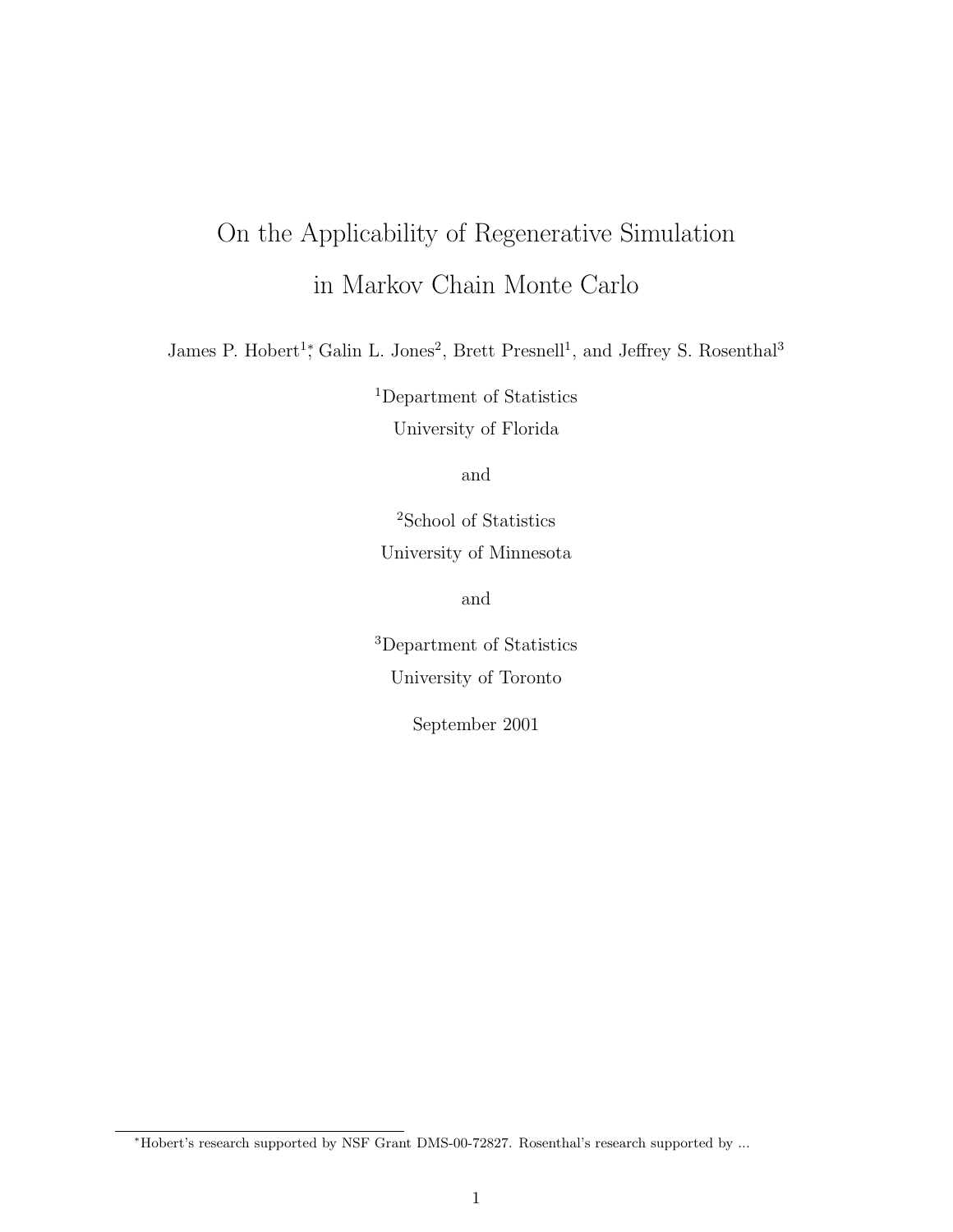## 1 Introduction

Suppose we want to know the value of  $E_{\pi}g := \int_{\mathcal{X}} g(x) \pi(dx)$ , where  $\pi$  is a probability distribution with support X and g is a real-valued,  $\pi$ -integrable function on X. Further suppose that this integral cannot be evaluated analytically nor by standard quadrature methods, and that classical Monte Carlo methods are not an option as obtaining independent and identically distributed (iid) draws from  $\pi$  is prohibitively difficult. In such a case, we might resort to Markov chain Monte Carlo methods (MCMC) which we now explain. Suppose that  $\Phi = \{X_0, X_1, X_2, \dots\}$  is an aperiodic, irreducible, positive Harris recurrent Markov chain with state space X and invariant distribution  $\pi$ [for definitions see Meyn and Tweedie, 1993]. The Ergodic Theorem implies that, with probability 1,

$$
\bar{g}_n := \frac{1}{n} \sum_{i=0}^{n-1} g(X_i) \to E_\pi g \quad \text{as } n \to \infty.
$$
 (1)

The MCMC method entails constructing a Markov chain  $\Phi$  satisfying the regularity conditions described above and then simulating  $\Phi$  for a finite number of steps, say n, and using  $\bar{g}_n$  as an estimate of  $E_{\pi}g$ . The popularity of the MCMC method is due to the ease with which such a  $\Phi$ can be constructed and simulated [Robert and Casella, 1999].

An obvious and important question that has received far too little attention in the MCMC literature is "How do we construct a legitimate asymptotic standard error for  $\bar{g}_n$ ?" If the  $X_i$ 's comprising (1) were iid and  $E_{\pi}g^2 < \infty$  then by the central limit theorem (CLT),

$$
\sqrt{n} (\bar{g}_n - E_{\pi} g) \stackrel{\text{d}}{\longrightarrow} \text{N} (0, E_{\pi} g^2 - (E_{\pi} g)^2),
$$

and the obvious moment estimator of the variance of the asymptotic distribution is consistent. Unfortunately, when the  $X_i$ 's comprising (1) are a Markov chain,  $E_{\pi}g^2 < \infty$  is no longer sufficient for a CLT to hold. Indeed, the Markov chain must mix quickly in order to have CLTs. More specifically, for  $n \in \mathbb{N} := \{1, 2, 3, ...\}$  let  $P^n(x, dy)$  be the *n*-step Markov transition kernel; that is, for  $x \in \mathcal{X}$  and a measurable set  $A$ ,  $P^{n}(x, A) = \Pr(X_n \in A | X_0 = x)$ . The assumptions we have thus far made about  $\Phi$  guarantee that

$$
||P^n(x, \cdot) - \pi(\cdot)|| \downarrow 0 \quad \text{as } n \to \infty,
$$
\n(2)

where the left-hand side is the *total variation* distance between  $P^{n}(x, \cdot)$  and  $\pi(\cdot)$ ; that is, the supremum over measurable A of  $|P^n(x, A) - \pi(A)|$ . We say that  $\Phi$  is *geometrically ergodic* if this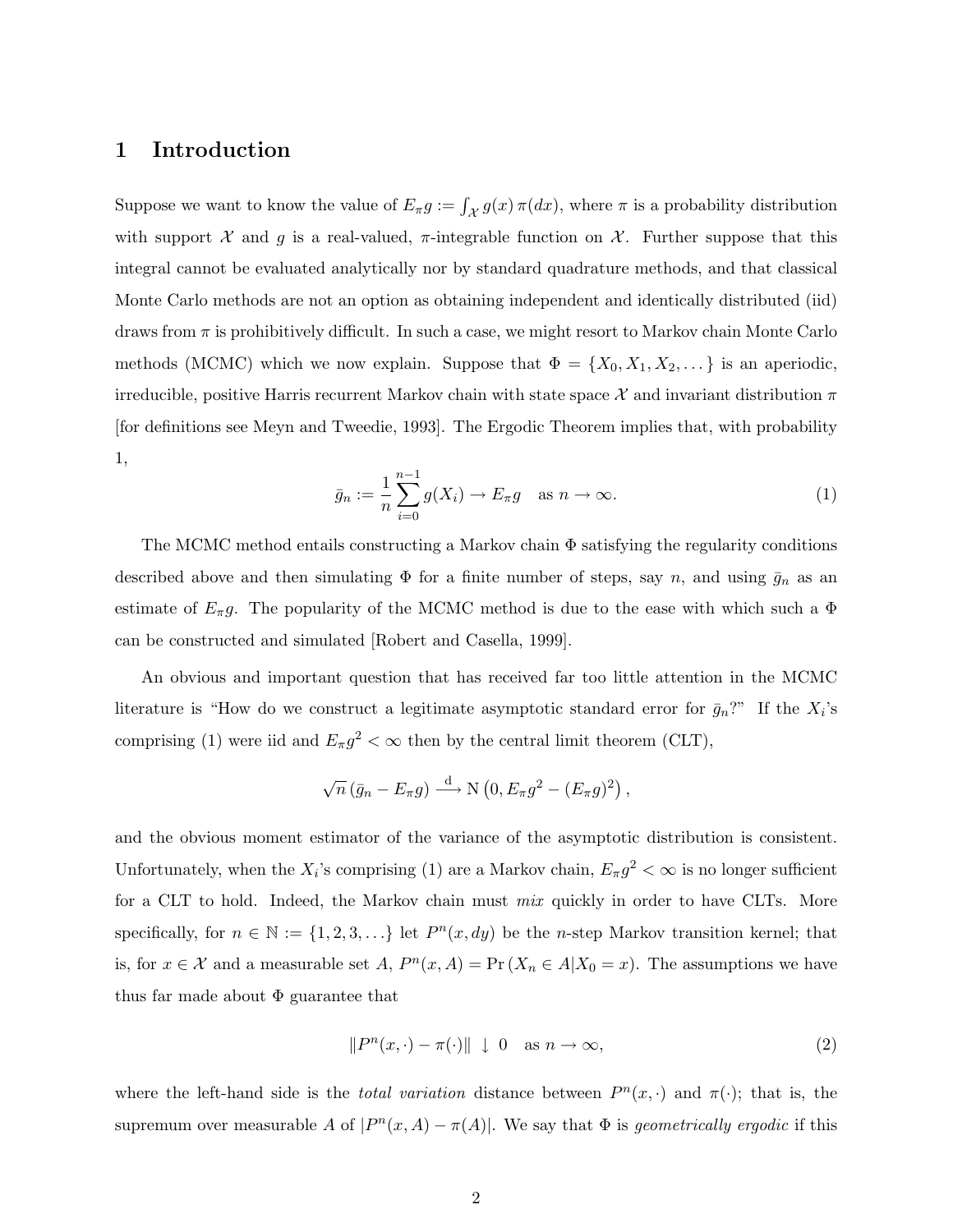convergence occurs at a geometric rate; that is, if there exists a constant  $0 < t < 1$  and a function  $M: \mathcal{X} \mapsto \mathbb{R}^+$  such that for any  $x \in \mathcal{X}$ ,

$$
||P^n(x, \cdot) - \pi(\cdot)|| \le M(x) t^n \tag{3}
$$

for  $n \in \mathbb{N}$ . Chan and Geyer [1994] have shown that geometric ergodicity along with a moment condition on the function g guarantee a CLT. Here is their theorem.

**Theorem 1.** Suppose that  $\Phi = \{X_0, X_1, X_2, \dots\}$  is an aperiodic, irreducible, positive Harris recurrent Markov chain with invariant distribution  $\pi$ . If  $\Phi$  is geometrically ergodic and  $E_{\pi}|g|^{2+\varepsilon}$  $\infty$  for some  $\varepsilon > 0$ , then

$$
\sqrt{n} \left( \bar{g}_n - E_\pi g \right) \xrightarrow{d} N(0, \gamma_g^2) \tag{4}
$$

where

$$
\gamma_g^2 = \text{Var}_{\pi}(g(X_0)) + 2 \sum_{i=1}^{\infty} \text{Cov}_{\pi}(g(X_0), g(X_i)).
$$

A couple of remarks are in order:

*Remark* 1. Roberts and Rosenthal [1997] have shown that, if  $\Phi$  is reversible, the same result holds without the  $\varepsilon$ ; that is, a finite second moment is sufficient. Moreover, Kipnis and Varadhan [1986] provide an even less restrictive CLT for reversible chains.

Remark 2. It is well-known that geometric convergence is not necessary for CLTs (see e.g. Nummelin [1984, Corollary 7.3]). On the other hand, the CLTs that involve weaker assumptions on the convergence rate of  $\Phi$  do not hold for all functions with a  $2 + \varepsilon$  moment. For example, Corollary 7.3 of Nummelin [1984] holds for bounded functions and the CLT given in Chan [1993] holds for a single function. This attitude is summed up concisely by Roberts and Rosenthal [1998a] who state: "While not the weakest condition to imply central limit theorems, geometric ergodicity is one of the easiest to check and leads to clean statements."

Making practical use of Chan and Geyer's result requires (i) showing that  $E_{\pi}|g|^{2+\epsilon} < \infty$ , (ii) establishing that Φ converges at a geometric rate, and (iii) finding an easily computed yet consistent estimate of  $\gamma_g^2$ . Since one must establish a moment condition for g even in the iid case, (i) is not unduly restrictive.

Regarding (ii), during the last ten or so years, many standard Markov chains used in MCMC have been shown to be geometrically ergodic. See, for example, Meyn and Tweedie [1994], Mengersen and Tweedie [1996], Roberts and Tweedie [1996], Hobert and Geyer [1998], Roberts and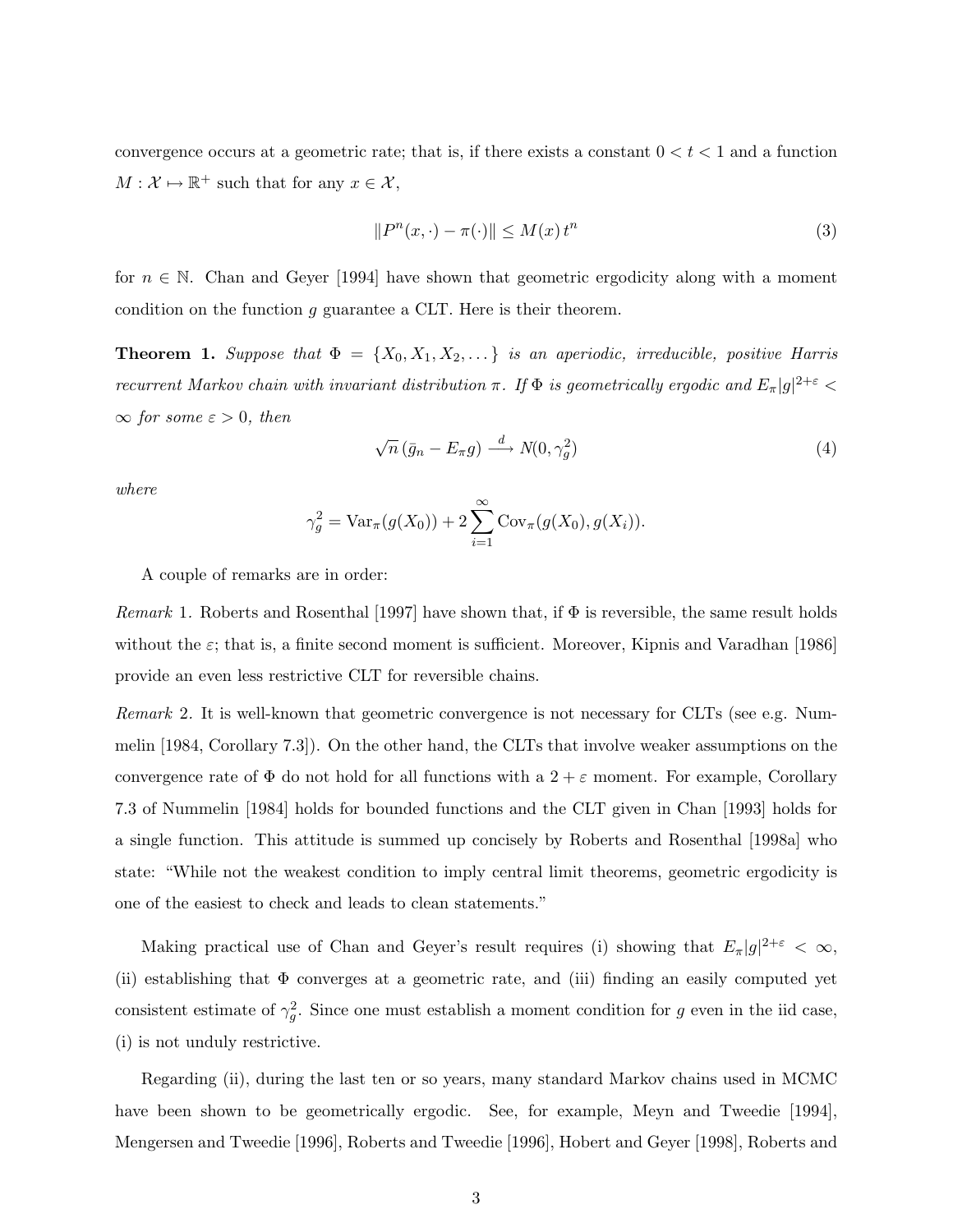Rosenthal [1998b], Roberts and Rosenthal [1999], and Jarner and Hansen [2000]. However, there are still many chains used in MCMC to which these results do not apply. The most straightforward method of establishing that a Markov chain is geometrically ergodic is through the development of drift and minorization conditions [Meyn and Tweedie, 1993, Chapter 15]. (See Jones and Hobert [2001] for an introduction to these ideas.) In our opinion, (ii) is becoming less and less of a problem all the time.

On the other hand, (iii) is often a problem. Specifically, finding a consistent estimate of  $\gamma^2$ that is also easy to compute is often a challenge. There have been many estimators of  $\gamma^2$  suggested in the Operations Research and Time Series literature. Two of the most commonly used methods are batch means [Bratley, Fox, and Schrage, 1987] and window estimators [Geyer, 1992]. It is well known that the method of batch means will not produce a consistent estimate of  $\gamma^2$  as long as the batch sizes are fixed. However, batch means is extremely easy to implement and hence popular. Generally speaking, it is possible to impose enough regularity conditions to ensure consistency of window estimators [Geyer, 1992, Priestly, 1981]. However, the optimal choice of lag window is often unclear and, in general, window estimators can be computationally intensive. Many standard simulation texts claim that the methods of batch means and spectral analysis tend to be more effective when the chain is stationary [Bratley et al., 1987, Ripley, 1987]. Thus, they suggest that one must be careful about the burn-in period in order to obtain a good estimate of  $\gamma^2$  when using these methods.

Fortunately, there is a method of analyzing the simulation output that alleviates all of these concerns. By identifying (random) times at which  $\Phi$  probabilistically restarts itself, we can represent  $\bar{g}_n$  as the ratio of two empirical averages each involving iid terms. This allows us to write the CLT for  $\bar{g}_n$  in a slightly different way such that there is an obvious consistent estimator of the variance of the asymptotic normal distribution. This method is known as regenerative simulation (RS). Also, we note that RS does not require that the Markov chain be stationary and, in fact, the initial value is drawn from a prescribed distribution. Thus, it is unsurprising that RS, when available, is considered the preferred method for variance estimation [Bratley et al., 1987]. Moreover, in our experience RS has been nearly trivial to implement for many standard MCMC samplers.

In the next section, we discuss RS and the moment assumptions that are necessary to make legitimate use of RS in the MCMC context. Our main result, Theorem 2, is a checkable sufficient condition which guarantees that the appropriate moments are finite. In section 3 we provide a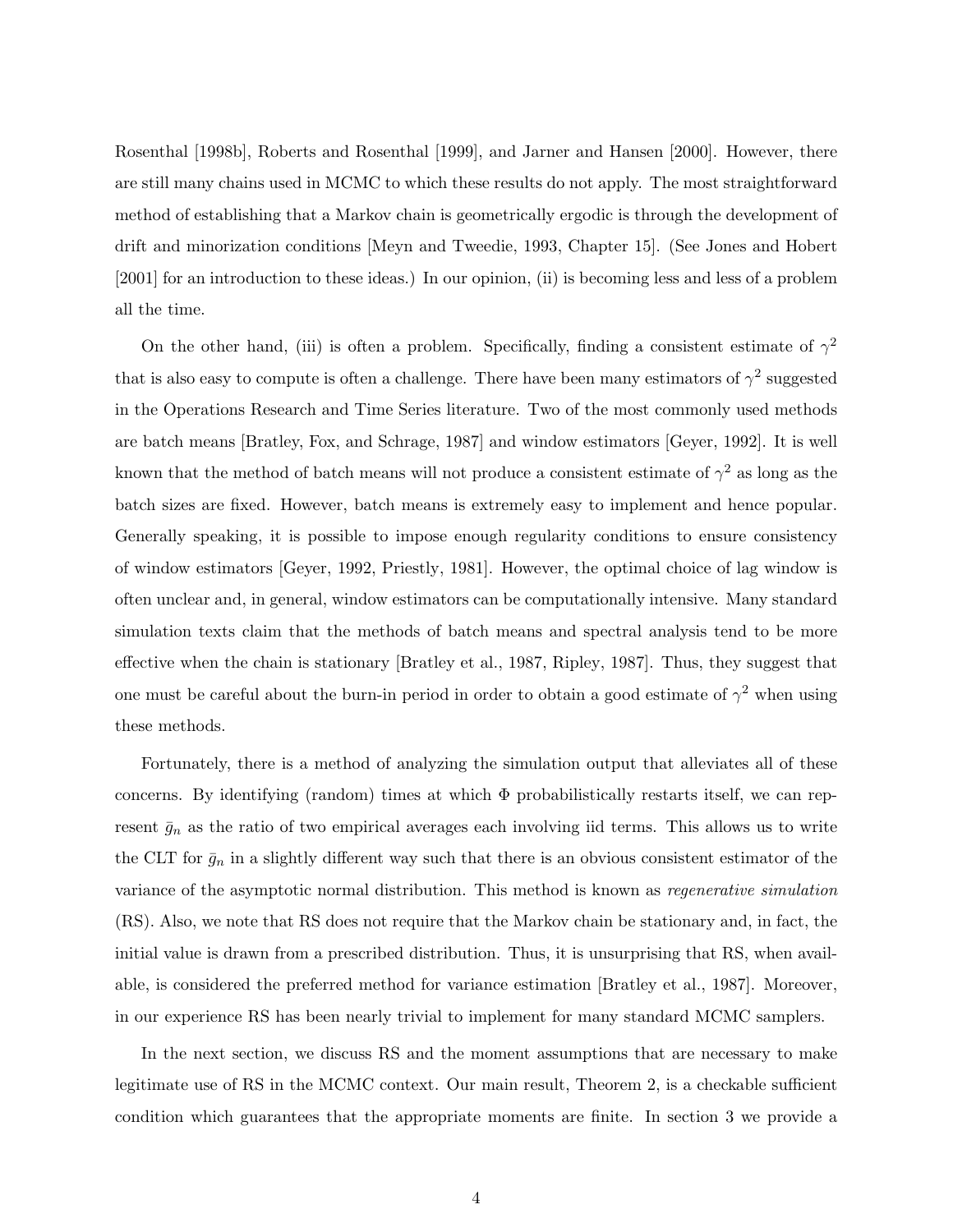proof of this theorem, and in section 4 we apply these results to the slice sampler.

# 2 Minorization, Regeneration, and the Central Limit Theorem

In order to use RS in MCMC, we need a *minorization condition* on  $\Phi$ ; that is, we need a function  $s: \mathcal{X} \mapsto \mathbb{R}^+$  for which  $E_\pi s > 0$  and a probability measure Q such that for all  $x \in \mathcal{X}$  and all measurable sets A

$$
P(x, A) \ge s(x) Q(A). \tag{5}
$$

Nummelin [1984] calls s a small function and Q a small measure. When  $\mathcal X$  is finite it is trivial to establish (5) by fixing a point  $x^* \in \mathcal{X}$  and taking  $s(x) = I(x = x^*)$  and  $Q(\cdot) = P(x^*, \cdot)$ . However, when X is general, our assumptions about  $\Phi$  do not guarantee the existence of an s and a Q satisfying (5). On the other hand, our assumptions are enough to guarantee that there exists a  $k \geq 1$  such that a minorization condition holds for the k-step transition kernel,  $P^k$ . This could be difficult to exploit in practice. Fortunately, Mykland, Tierney, and Yu [1995] and Rosenthal [1995] have given recipes for establishing (5) for many of the Gibbs samplers and Metropolis–Hastings algorithms that arise in MCMC. Jones and Hobert [2001] use simple examples to demonstrate techniques for constructing s and Q.

This minorization condition can be used to divide the Markov chain into iid blocks. Specifically, note that (5) allows us to write  $P(x, dy)$  as a mixture of two distributions,

$$
P(x, dy) = s(x) Q(dy) + [1 - s(x)] R(x, dy),
$$
\n(6)

where  $R(x, dy) := [1 - s(x)]^{-1} [P(x, dy) - s(x) Q(dy)]$  is called the residual distribution (define  $R(x, dy)$  as 0 if  $s(x) = 1$ ). This mixture can be used to generate  $X_{i+1}$  sequentially as follows. Given  $X_i = x$ , generate  $\delta_i \sim \text{Bernoulli}(s(x))$ . If  $\delta_i = 1$ , then draw  $X_{i+1} \sim Q(\cdot)$ , else draw  $X_{i+1} \sim R(x, \cdot)$ . This is actually a recipe for simulating the so-called *split chain* [Athreya and Ney, 1978, Nummelin, 1984, 1978]

$$
\Phi' = \{(X_0, \delta_0), (X_1, \delta_1), (X_2, \delta_2), \dots\},\
$$

which has state space  $\mathcal{X} \times \{0,1\}$  and Markov transition kernel

$$
P'((x,\delta), dy \times \rho) = \begin{cases} Q(dy)s(y)^{\rho} (1-s(y))^{1-\rho}, & \text{if } \delta = 1, \\ R(x, dy)s(y)^{\rho} (1-s(y))^{1-\rho}, & \text{if } \delta = 0, \end{cases}
$$
(7)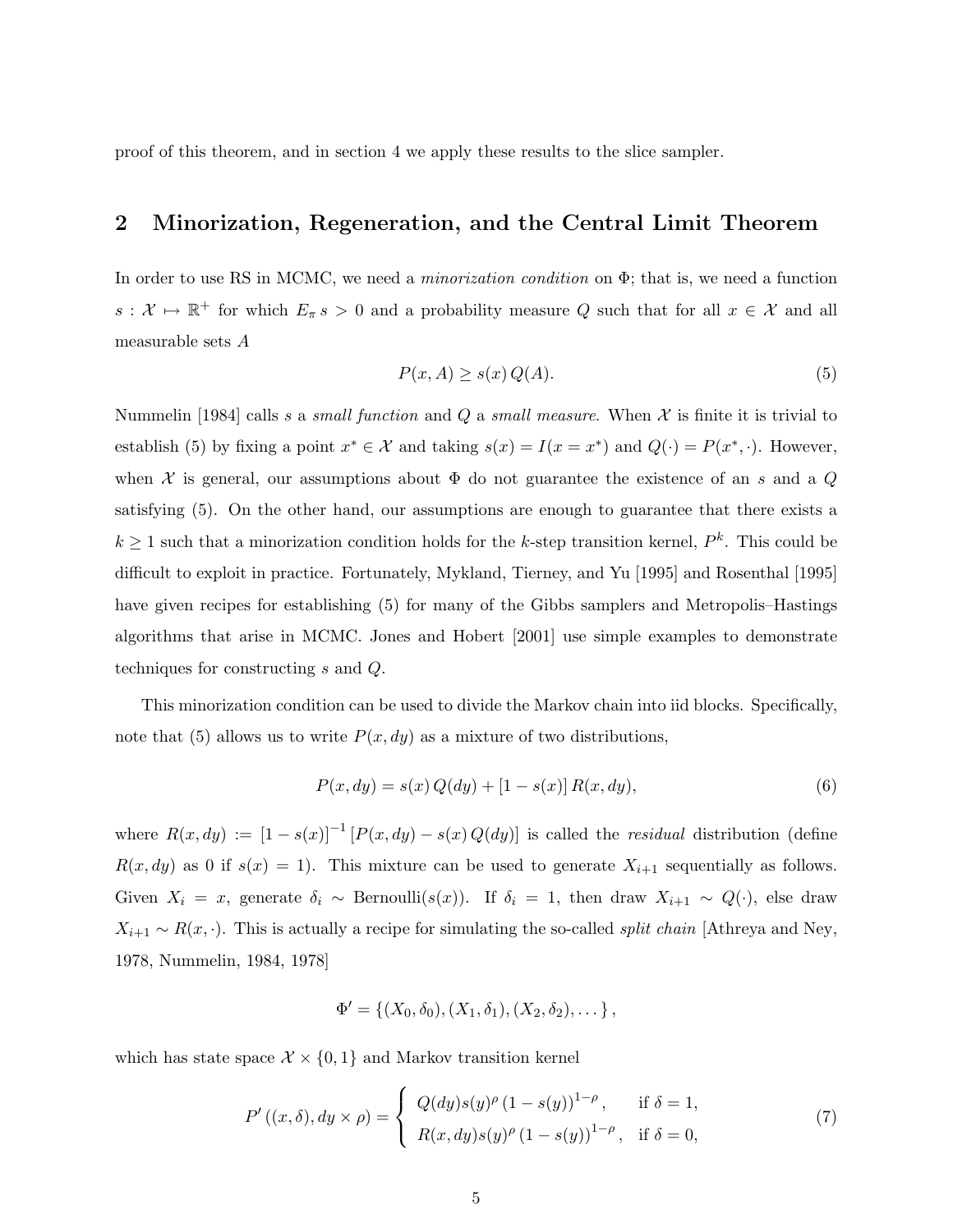where  $\delta, \rho \in \{0, 1\}$  [Nummelin, 1984, Section 4.4]. Note that the split chain,  $\Phi'$ , retains the key properties (aperiodicity, irreducibility, and positive Harris recurrence) of the original chain, Φ [Nummelin, 1984, Section 4.4].

The times at which  $\delta_i = 1$  are regeneration times when  $\Phi'$  probabilistically restarts itself. Consider the starting value for  $\Phi'$ , call it  $(X_0, \delta_0)$ . The split chain is defined in such a way that, given  $X_i$ , the distribution of  $\delta_i$  is Bernoulli $(s(X_i))$ . Thus, whenever we discuss starting  $\Phi'$ , we only specify a distribution for  $X_0$  and we use  $E_Q$  and  $E_\pi$  to denote expectation for both the split chain  $\Phi'$  and the marginal chain  $\Phi$  started with  $X_0 \sim Q(\cdot)$  and  $X_0 \sim \pi(\cdot)$ , respectively.

Remark 3. Sampling directly from the residual distribution can be problematic. Fortunately, there is a simple and clever way of avoiding R altogether. If we write the transition as  $X_i \to \delta_i \to X_{i+1}$ , we need to generate from  $(\delta_i, X_{i+1})|X_i$ . Above, we suggested doing this by first drawing from  $\delta_i|X_i$ and then drawing from  $X_{i+1}|\delta_i, X_i$ , which, if  $\delta_i = 0$ , entails simulation from  $R(X_i, dy)$ . Mykland et al. [1995] note that simulating from the residual density can be avoided by first drawing from  $X_{i+1}|X_i$  (in the usual way) and then drawing from  $\delta_i|X_i, X_{i+1}$ . Nummelin [1984, p.62] notes that

$$
Pr(\delta_i = 1 | X_i, X_{i+1}) = \frac{s(X_i) q(X_{i+1})}{k(X_{i+1} | X_i)},
$$
\n(8)

where  $q(\cdot)$  and  $k(\cdot|x)$  are densities corresponding to  $Q(\cdot)$  and  $P(x, \cdot)$ .

Assume  $\Phi'$  is started with  $X_0 \sim Q(\cdot)$ . Let  $0 = \tau_0 < \tau_1 < \tau_2 < \cdots$  be the (random) regeneration times; i.e.,  $\tau_{t+1} = \min\{i > \tau_t : \delta_{i-1} = 1\}$ . Also assume that  $\Phi$  is run for a fixed number, R, of *tours*; that is, the simulation is stopped the Rth time that a  $\delta_i = 1$ . Thus, the total length of the simulation,  $\tau_R$ , is random. Let  $N_t$  be the length of the tth tour; that is,  $N_t = \tau_t - \tau_{t-1}$  and define

$$
S_t = \sum_{j=\tau_{t-1}}^{\tau_t-1} g(X_j)
$$

for  $t = 1, \ldots, R$ . The  $(N_t, S_t)$  pairs are iid since each is based on a different tour. Let  $\overline{N}$  be the average tour length; that is,  $\bar{N} = R^{-1} \sum_{t=1}^{R} N_t$  and, analogously, let  $\bar{S} = R^{-1} \sum_{t=1}^{R} S_t$ . Note that  $\tau_R \to \infty$  w.p. 1 as  $R \to \infty$ . This combined with the Ergodic Theorem yields

$$
\bar{g}_R = \frac{\sum_{t=1}^R S_t}{\sum_{t=1}^R N_t} = \frac{\bar{S}}{\bar{N}} = \frac{1}{\tau_R} \sum_{j=0}^{\tau_R - 1} g(X_j) \to E_{\pi} g \tag{9}
$$

with probability 1 as  $R \to \infty$ .

Now since  $E_Q(N_1) = 1/(E_\pi s) < \infty$ , it follows from the Strong Law of Large Numbers that  $\overline{N} \to E_Q(N_1)$  w.p. 1 as  $R \to \infty$ . Hence, it now follows from (9) that  $\overline{S} \to E_Q(N_1) E_{\pi} g$  w.p. 1. as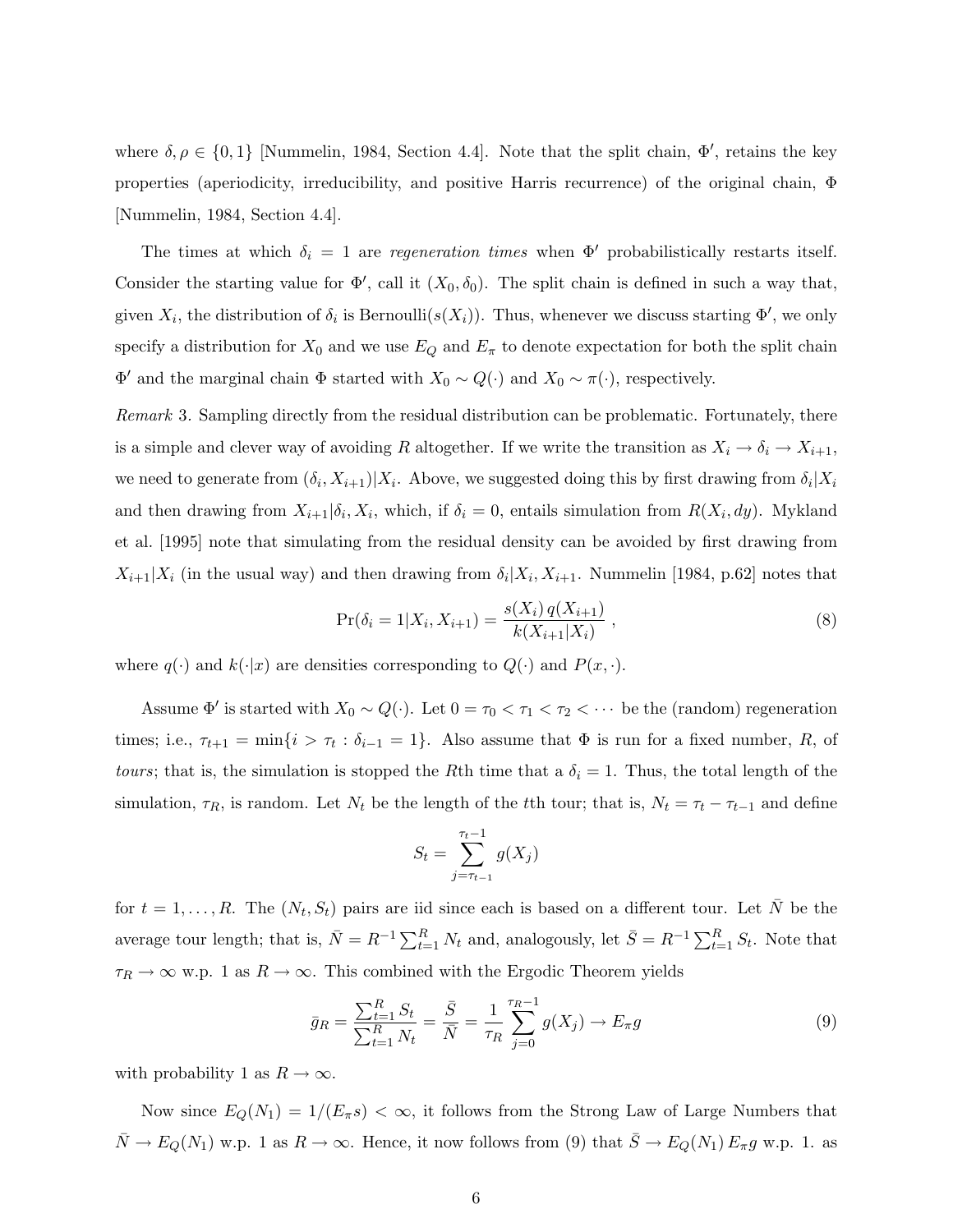$R \to \infty$ . Thus, it must be true that  $E_Q|S_1| < \infty$ . Appealing to the Strong Law again, we know that  $\bar{g}_R$  converges almost surely to  $E_Q(S_1)/E_Q(N_1)$ . Therefore,  $E_Q(S_1) = E_Q(N_1)E_{\pi}g$  and hence the random variables  $S_t - N_t E_{\pi} g$ ,  $t = 1, ..., R$ , are iid with mean zero. Then if  $E_Q N_1^2$  and  $E_Q S_1^2$ are both finite, we can appeal to the CLT as follows

$$
\sqrt{R} (\bar{g}_R - E_{\pi} g) = \frac{1}{\bar{N}} R^{-\frac{1}{2}} \sum_{t=1}^R (S_t - N_t E_{\pi} g) \stackrel{d}{\longrightarrow} \frac{1}{E_Q(N_1)} N(0, E_Q [(S_1 - N_1 E_{\pi} g)^2]).
$$

Thus,

$$
\sqrt{R} \left( \bar{g}_R - E_\pi g \right) \stackrel{\text{d}}{\longrightarrow} \mathcal{N} \left( 0, \sigma_g^2 \right) \tag{10}
$$

.

where

$$
\sigma_g^2 = \frac{E_Q [(S_1 - N_1 E_\pi g)^2]}{[E_Q(N_1)]^2}
$$

The advantage of (10) over (4) is that there is an obvious and easily computed consistent estimate of  $\sigma_g^2$ . Indeed, consider the estimator

$$
\hat{\sigma}_g^2 = \frac{\sum_{t=1}^R (S_t - \bar{g}_R N_t)^2}{R\bar{N}^2}.
$$
\n(11)

A straightforward calculation shows that the difference between  $\hat{\sigma}_g^2$  and

$$
\frac{1}{\bar{N}^2} \frac{1}{R} \sum_{t=1}^R (S_t - N_t E_\pi g)^2
$$
\n(12)

converges almost surely to 0 as  $R \to \infty$ . Thus, since (12) is consistent, so is  $\hat{\sigma}_g^2$ .

All that we need to implement RS is the minorization condition (5) and the ability to simulate from Q. Given the work of Mykland et al. [1995], it is relatively easy to do both of these things with many MCMC samplers. Thus it is often painless to implement RS in MCMC while the benefits are substantial. In particular, since we will draw  $X_0 \sim Q(\cdot)$ , burn-in is not an issue and we have a consistent estimate of  $\sigma_g^2$  that is simple to compute. Some applications of RS are discussed in Geyer and Thompson [1995], Gilks, Roberts, and Sahu [1998], Jones and Hobert [2001], and Robert [1995]

Recall that the derivation of the CLT (10) requires the assumption that  $E_Q N_1^2$  and  $E_Q S_1^2$ are both finite. In practice, this needs to be verified before one can make legitimate use of the regenerative method. Given Chan and Geyer's [1994] result, one might hope that geometric ergodicity of  $\Phi$  along with  $E_{\pi}|g|^{2+\varepsilon} < \infty$  would imply that  $E_Q N_1^2$  and  $E_Q S_1^2$  are finite. Our main result shows that this is indeed the case.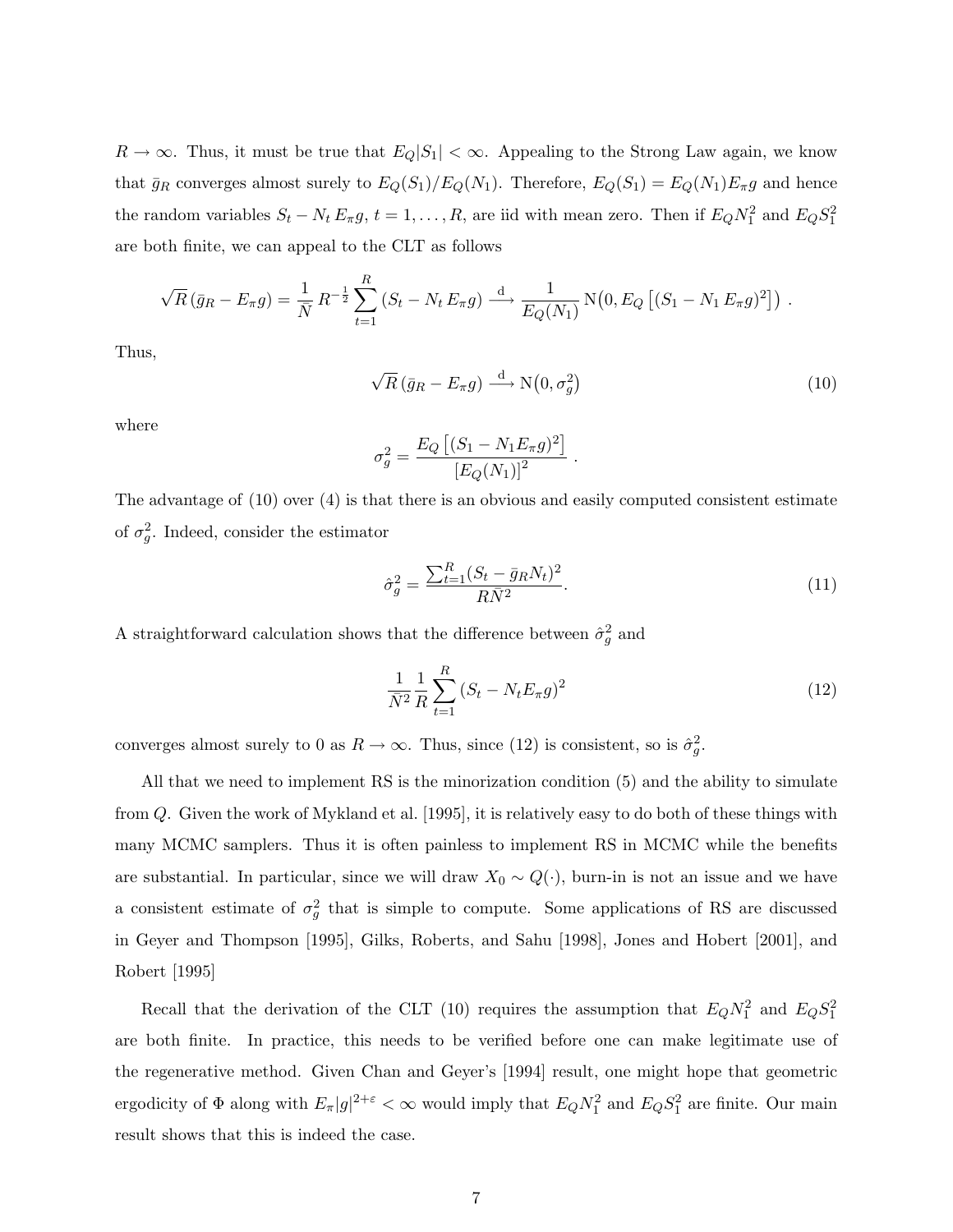**Theorem 2.** Let  $\Phi = \{X_0, X_1, X_2, \dots\}$  be an aperiodic, irreducible, positive Harris recurrent Markov chain with invariant distribution  $\pi$ . Assume that (5) holds. If  $\Phi$  is geometrically ergodic and  $E_{\pi}|g|^{2+\varepsilon} < \infty$  for some  $\varepsilon > 0$ , then  $E_Q N_1^2$  and  $E_Q S_1^2$  are both finite.

This theorem shows that, in conjunction with the minorization condition (5), the conditions of Chan and Geyer's [1994] CLT are sufficient to assure asymptotic normality of  $\bar{g}_R$  and the consistency of the variance estimator  $\hat{\sigma}_g^2$  given in (11). Note also that the conclusions of theorem 2 are precisely the moment conditions required by the CLT given in Theorem 17.2.2 of Meyn and Tweedie [1993], thus providing an alternative proof of Chan and Geyer's [1994] CLT, though again with the additional assumption of the minorization condition (5). Since a minorization condition is generally required to verify geometric ergodicity, this additional requirement is not as stringent as it may first appear. Since it is also the key element that make RS and the variance estimator  $\hat{\sigma}_g^2$ possible, the practical payoff is great when an appropriate minorization condition can be developed for a given problem.

Remark 4. Of course, the two CLTs (4) and (10) are equivalent. Note first that

$$
\sqrt{R} \left( \bar{g}_R - E_\pi g \right) = \frac{1}{\sqrt{\tau_R/R}} \sqrt{\tau_R} \left( \bar{g}_{\tau_R} - E_\pi g \right) .
$$

Thus, if  $\tau_R$  were a deterministic sequence tending to  $\infty$  as  $r \to \infty$ , it would follow from (4) that this sequence converges weakly to  $N(0, \gamma_g^2 E_\pi s)$  and hence that  $\sigma_g^2 = \gamma_g^2 E_\pi s$ . In fact, the proof of Meyn and Tweedie's (1993) Theorem 17.2.2 shows that this remains true despite the fact that  $\tau_R$ is actually a random sequence converging to  $\infty$  w.p. 1.

# 3 Proof of the Main Result

**Lemma 1.** Let  $\Phi = \{X_0, X_1, X_2, \ldots\}$  be an aperiodic, irreducible, positive Harris recurrent Markov chain with invariant distribution  $\pi$ . Assume that (5) holds. Then for any function  $h: \mathcal{X}^{\infty} \to \mathbb{R}$  we have

$$
E_{\pi}|h(X_0,X_1,\dots)| \ge c E_Q|h(X_0,X_1,\dots)|
$$

where  $c = E_{\pi} s$ .

*Proof.* For any measurable set  $A$  it follows from (5) that

$$
\pi(A) = \int_{\mathcal{X}} \pi(dx) P(x, A) \ge Q(A) \int_{\mathcal{X}} \pi(dx) s(x)
$$
\n(13)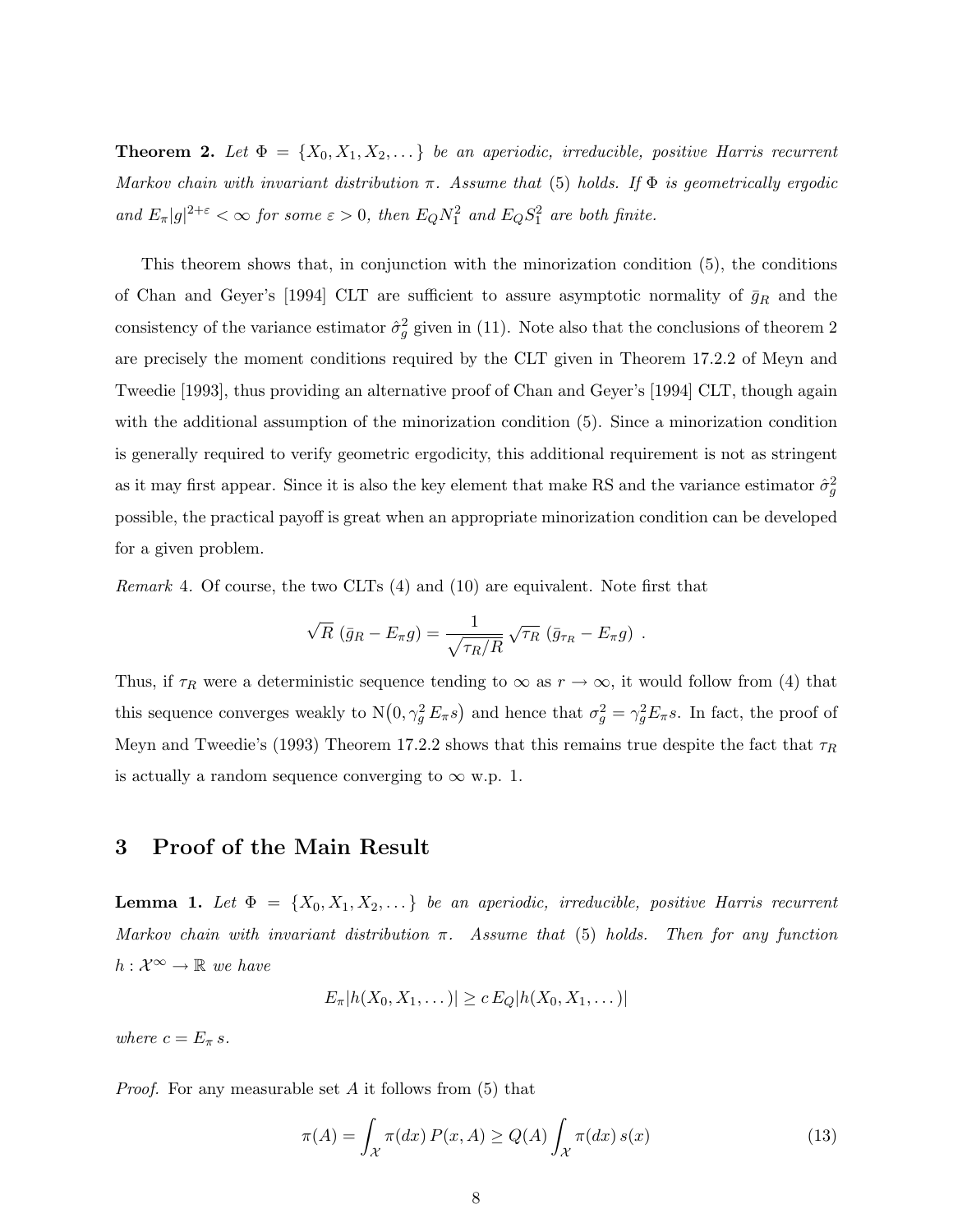and hence  $\pi(\cdot) \geq c Q(\cdot)$ . Next note that

$$
E_{\pi}|h(X_0, X_1, \dots)| = E_{\pi}[E(|h(X_0, X_1, \dots)| | X_0)]
$$

The inner expectation is a function of  $X_0$  not depending on the starting distribution. Thus, we can use (13) and the Markov property to obtain

$$
E_{\pi}[h(X_0, X_1, \dots)] \ge c E_Q [E (|h(X_0, X_1, \dots)| | X_0)] = c E_Q |h(X_0, X_1, \dots)|
$$

In order to use Lemma 1 in conjunction with  $\Phi'$ , we need to establish that a minorization condition of the form  $(5)$  holds for  $\Phi'$ . Fortunately, this is straightforward. From  $(7)$  we have

$$
P'((x, \delta), dy \times \rho) \ge Q(dy) s(y)^{\rho} (1 - s(y))^{1-\rho} I(\delta = 1)
$$

$$
= I(\delta = 1) Q'(dy \times \rho),
$$

where the probability measure  $Q'$  is defined in an obvious way. Thus, the split chain also satisfies a minorization condition [See also Meyn and Tweedie, 1993, Proposition 5.5.6].

**Lemma 2.** Assume that  $\Phi = \{X_0, X_1, X_2, \dots\}$  is an aperiodic, irreducible, positive Harris recurrent Markov chain with invariant distribution  $\pi$ . Assume further that (5) holds. If  $\Phi$  is geometrically ergodic, then there exists a  $\beta > 1$  such that  $E_{\pi} \beta^{N_1} < \infty$ .

*Proof.* First  $N_1 = \tau_1 = \min\{i > 0 : (X_{i-1}, \delta_{i-1}) \in \mathcal{X} \times \{1\}\}$ ; that is,  $N_1$  is just the hitting time on the set  $\mathcal{X} \times \{1\}$ . Now note that  $\Phi$  and  $\Phi'$  are what Roberts and Rosenthal [2001] call co-deinitializing Markov chains. Consequently, the two chains converge to stationarity at exactly the same rate. In particular, since  $\Phi$  is geometrically ergodic, so is  $\Phi'$ . Let  $\pi'$  denote the invariant distribution of  $\Phi'$ . Note that a random variable  $(X, \delta)$  with distribution  $\pi'$  can be represented as follows. First,  $X \sim \pi(\cdot)$ , and conditional on  $X$ ,  $\delta | X \sim \text{Bernoulli}(s(X))$ . Now since  $\Phi'$  is geometrically ergodic and  $\pi'(\mathcal{X} \times \{1\}) > 0$ , Theorem 2.5 of Nummelin and Tuominen [1982] implies that there exists a  $\beta > 1$  such that

$$
E_{\pi}\beta^{N_1} < \infty.
$$

 $\Box$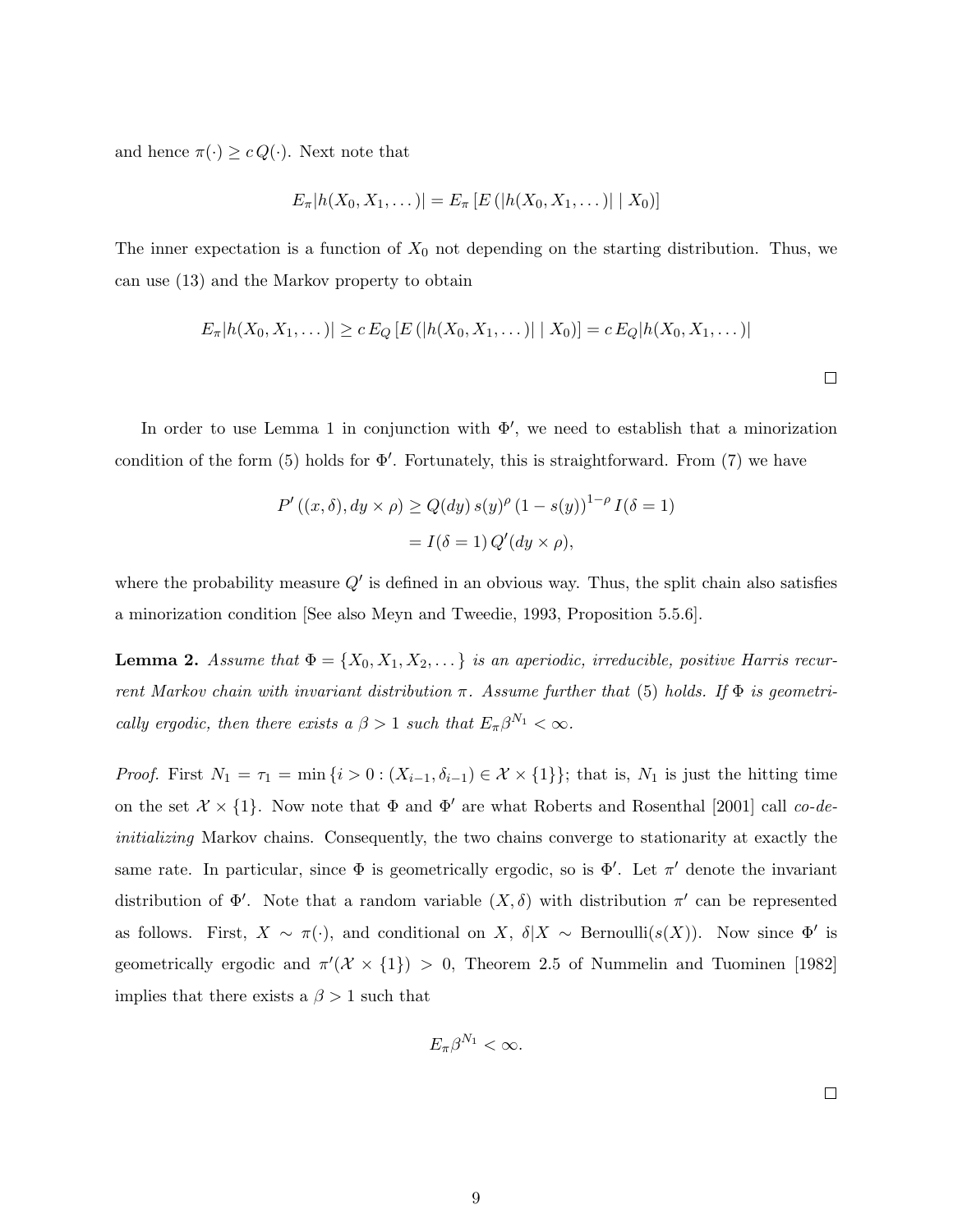*Proof of Theorem 2.* From lemmas 1 and 2, it follows that  $E_Q\beta^{N_1} \le E_{\pi}\beta^{N_1} < \infty$  for some  $\beta > 1$ . This of course implies that  $E_Q N_1^p < \infty$  for any  $p > 0$  and in particular that  $E_Q N_1^2 < \infty$ .

Next note that

$$
S_1^2 = \left(\sum_{j=0}^{\tau_1-1} g(X_j)\right)^2 \le \left(\sum_{j=0}^{\tau_1-1} |g(X_j)|\right)^2 = \left(\sum_{j=0}^{\infty} I(0 \le j \le \tau_1-1)|g(X_j)|\right)^2
$$
  
= 
$$
\sum_{i=0}^{\infty} \sum_{j=0}^{\infty} I(0 \le i \le \tau_1-1) I(0 \le j \le \tau_1-1)|g(X_i)||g(X_j)|.
$$

Thus,

$$
E_{\pi} S_1^2 = \sum_{i=0}^{\infty} \sum_{j=0}^{\infty} E_{\pi} [I(0 \le i \le \tau_1 - 1) I(0 \le j \le \tau_1 - 1) |g(X_i)| |g(X_j)|],
$$

and by the Cauchy-Schwartz inequality,

$$
E_{\pi} S_1^2 \le \sum_{i=0}^{\infty} \sum_{j=0}^{\infty} \sqrt{E_{\pi} \left[ \left( I(0 \le i \le \tau_1 - 1) |g(X_i)| \right)^2 \right] E_{\pi} \left[ \left( I(0 \le j \le \tau_1 - 1) |g(X_j)| \right)^2 \right]} \\
= \left( \sum_{i=0}^{\infty} \sqrt{E_{\pi} \left[ \left( I(0 \le i \le \tau_1 - 1) |g(X_i)| \right)^2 \right]} \right)^2 \\
= \left( \sum_{i=0}^{\infty} \sqrt{E_{\pi} \left[ I(0 \le i \le \tau_1 - 1) |g(X_i)|^2 \right]} \right)^2.
$$

Now set  $q = 1 + \varepsilon/2$  and  $p = 1 + 2/\varepsilon$ . By Hölder's inequality,

$$
E_{\pi}\left[I(0 \leq i \leq \tau_1 - 1) |g(X_i)|^2\right] \leq \left[E_{\pi}I(0 \leq i \leq \tau_1 - 1)\right]^{\frac{1}{p}}\left[E_{\pi}|g(X_i)|^{2q}\right]^{\frac{1}{q}},
$$

and since  $\left[E_{\pi}|g(X_i)|^{2q}\right]^{\frac{1}{q}} = \left[E_{\pi}|g(X_0)|^{2+\varepsilon}\right]^{\frac{1}{q}} = c' < \infty$ , it follows that

$$
E_{\pi} S_1^2 \le c' \left( \sum_{i=0}^{\infty} \left[ E_{\pi} I(0 \le i \le \tau_1 - 1) \right]^{\frac{1}{2p}} \right)^2 = c' \left( \sum_{i=0}^{\infty} \left[ \Pr_{\pi} (\tau_1 \ge i + 1) \right]^{\frac{1}{2p}} \right)^2.
$$

We know from Lemma 2 that there exists a  $\beta > 1$  such that  $E_{\pi} \beta^{N_1} < \infty$ , and an simple calculation shows that for any  $i = 0, 1, 2, \ldots$ ,

$$
E_{\pi}\beta^{N_1} \geq \beta^{(i+1)} \operatorname{Pr}_{\pi}(\tau_1 \geq i+1).
$$

Thus,

$$
\sum_{i=0}^{\infty} \left[ \Pr_{\pi'}(\tau_1 \geq i+1) \right]^{\frac{1}{2p}} \leq \left( E_{\pi} \beta^{N_1} \right)^{\frac{1}{2p}} \sum_{i=0}^{\infty} \beta^{\frac{-(i+1)}{2p}} < \infty.
$$

Therefore,  $E_{\pi}S_1^2$  is finite and an application of Lemma 1 again yields the result.

 $\Box$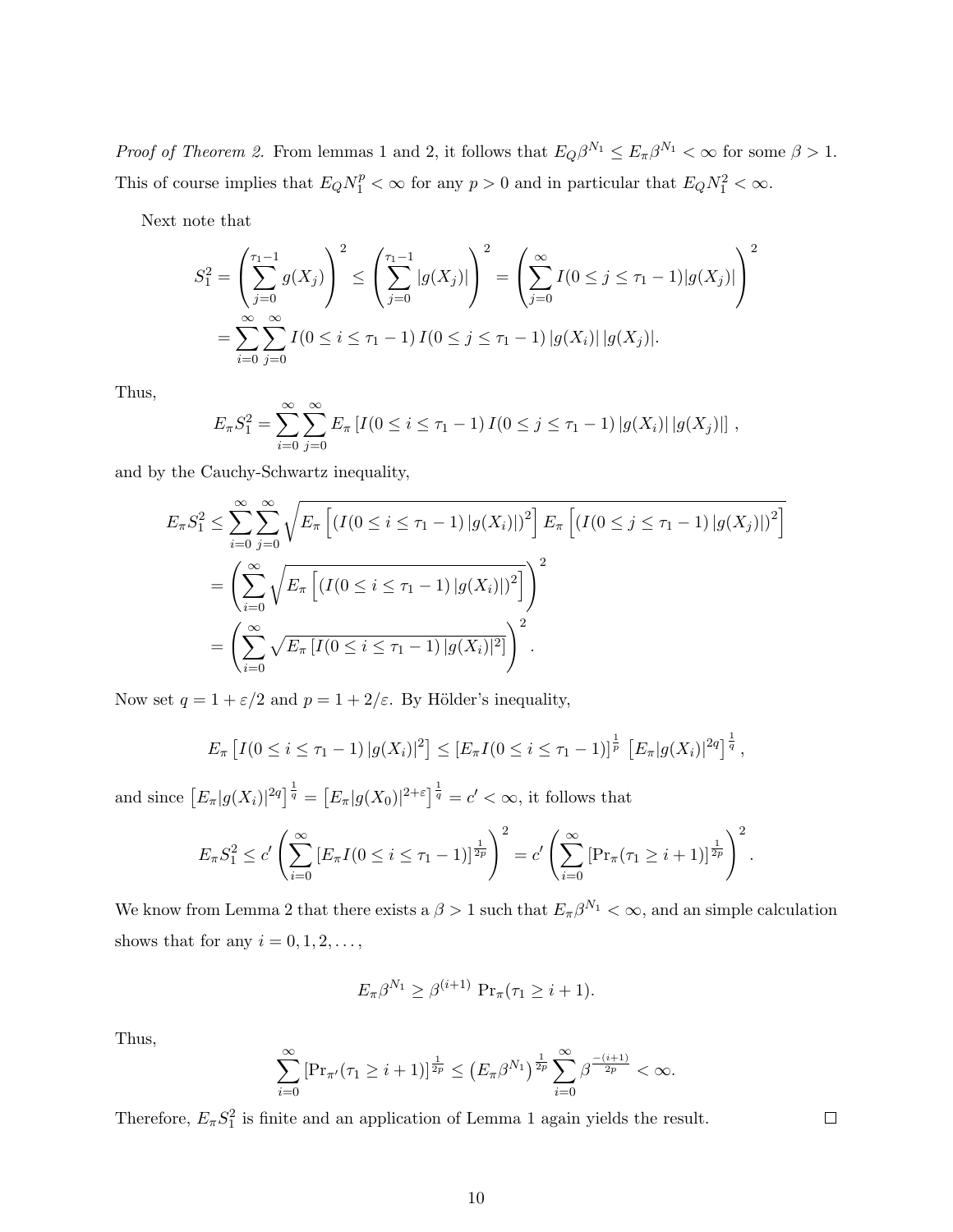## 4 Regeneration and the Slice Sampler

#### 4.1 Background

Let  $\pi : \mathbb{R}^d \to [0, \infty)$  be a d-dimensional probability density function. Suppose that  $\pi$  can be factored as  $\pi(x) = q(x) l(x)$  where q is nonnegative and l is strictly positive. Consider a univariate auxiliary variable  $\omega$  such that the joint density of x and  $\omega$  is given by

$$
\pi(x,\omega) = q(x) I[0 < \omega < l(x)].
$$

Note that  $\int \pi(x,\omega) d\omega = \pi(x)$ . The simple slice sampler [Neal, 2000] is just the Gibbs sampler applied to the joint density  $\pi(x,\omega)$ . So our Markov chain takes the form  $\Phi = \{(\omega_0, x_0), (\omega_1, x_1), \dots\}$ and the Markov transition density is simply

$$
k(x, \omega | x', \omega') = \pi(\omega | x') \, \pi(x | \omega),
$$

where  $\omega|x \sim \text{uniform}(0, l(x))$  and  $\pi(x|\omega) \propto q(x)I[l(x) > \omega]$ . The Markov chain  $\Phi$  is aperiodic, π-irreducible, and Harris recurrent [Mira and Tierney, 2001, Roberts and Rosenthal, 1999].

In order to use regenerative simulation in conjunction with  $\Phi$ , we must show that  $\Phi$  is geometrically ergodic and we must establish a minorization condition of the form (5). As we pointed out in Section 1, a great deal of work has been done over the last few years establishing conditions under which some popular MCMC algorithms are geometrically ergodic. The following result is due to Roberts and Rosenthal [1999].

**Theorem 3.** Let  $\Phi$  be the simple slice sampler described above. Define  $Q(\omega) = \int q(x) I(l(x))$  $\omega$  dx and

$$
G(\omega)=\omega^{\frac{1}{\alpha}+1}\,\frac{\partial}{\partial\omega}\,Q(\omega).
$$

If  $\pi$  is bounded and there exists an  $\alpha > 1$  such that  $G(\omega)$  is non-increasing on an open set containing 0, then  $\Phi$  is geometrically ergodic.

We now use a technique described by Mykland et al. [1995] to construct a minorization condition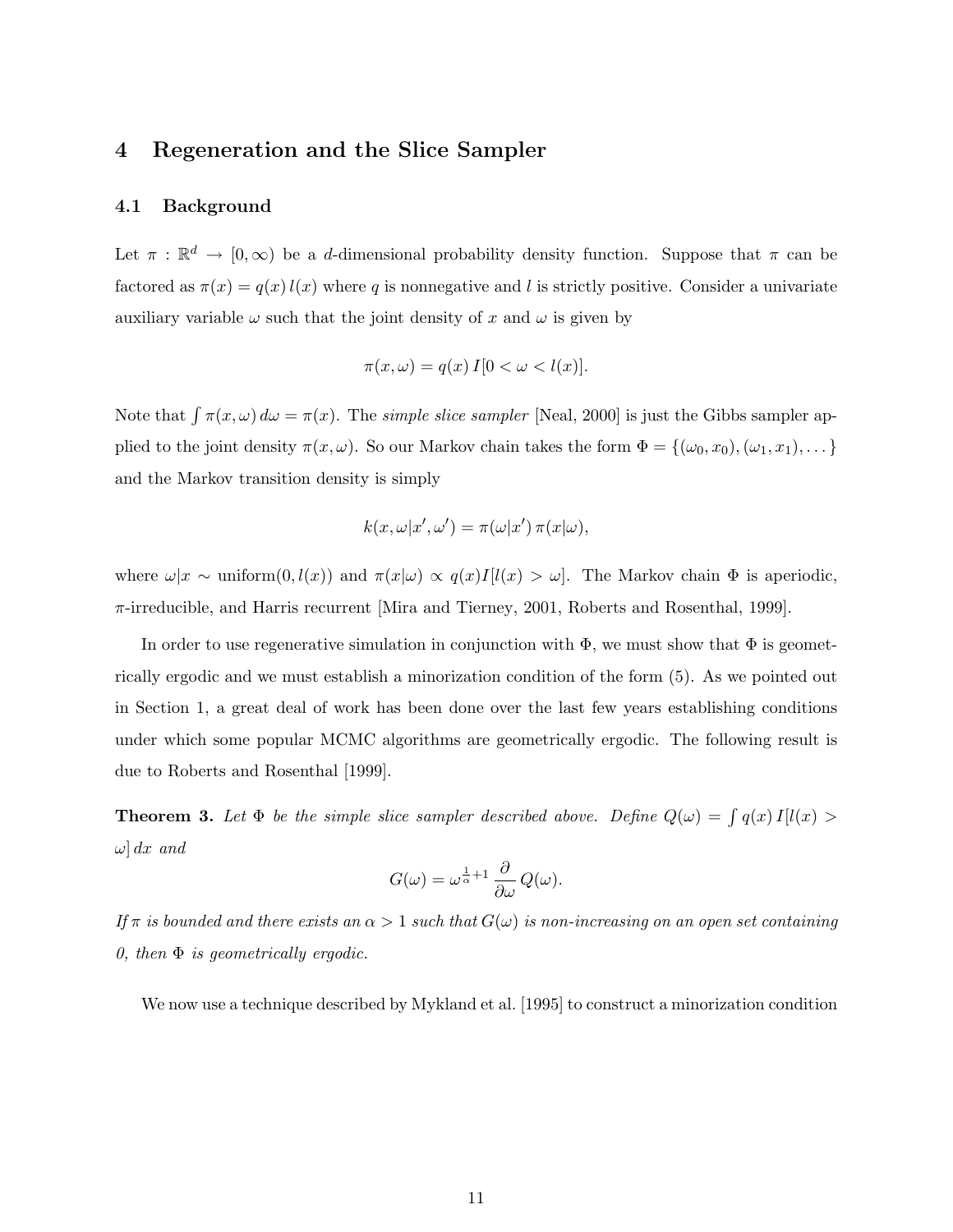for  $\Phi$ . Fix a "distinguished point"  $\tilde{x} \in \mathbb{R}^d$ . Now

$$
k(x, \omega | x', \omega') = \pi(x | \omega) \frac{I[0 < \omega < l(x')] }{l(x')}
$$
  
\n
$$
\geq \pi(x | \omega) \frac{I[0 < \omega < l(x')] }{l(x')} I[0 < \omega < l(\tilde{x})] I[l(x') \geq l(\tilde{x})]
$$
  
\n
$$
= \pi(x | \omega) \frac{I[0 < \omega < l(\tilde{x})]}{l(\tilde{x})} \left[ \frac{l(\tilde{x})}{l(x')} I[l(x') \geq l(\tilde{x})] \right]
$$
  
\n
$$
= q(\omega, x) s(x')
$$

where  $q(\omega, x) = \pi(\omega|\tilde{x}) \pi(x|\omega)$  is simply a special case of the MTD of  $\Phi$ . In this particular case, it is easy to sample from the residual density, which is given by

$$
r(x,\omega|x',\omega') = \left\{ \frac{I[l(\tilde{x}) < \omega < l(x')] }{l(x') - l(\tilde{x})} I[l(x') \ge l(\tilde{x})] + \pi(\omega|x') I[l(x') < l(\tilde{x})] \right\} \pi(x|\omega).
$$

Here's an overview of simulating the split chain. Suppose the current value is  $(\omega_i, x_i)$ . If  $l(x_i) < l(\tilde{x})$ , then  $\delta_i = 0$  w.p. 1 and we draw  $(\omega_{i+1}, x_{i+1})$  as usual from  $\pi(\omega|x_i) \pi(x|\omega)$ . Now suppose that  $l(x_i) > l(\tilde{x})$ . First, draw  $\delta_i \sim \text{Bernoulli}\left(l(\tilde{x})/l(x_i)\right)$ . If  $\delta_i = 1$ , draw  $(\omega_{i+1}, x_{i+1})$  from  $\pi(\omega|\tilde{x})\pi(x|\omega)$ . If, on the other hand,  $\delta_i = 0$ , draw  $\omega_{i+1}$  uniformly from the interval  $(l(\tilde{x}), l(x_i))$ and then, conditional on  $\omega_{i+1}$ , draw  $x_{i+1} \sim \pi(x|\omega_{i+1})$ .

Now, suppose we know  $(x_i, \omega_i)$  and  $(x_{i+1}, \omega_{i+1})$  and consider trying to infer the value of  $\delta_i$ . If  $l(x_i) < l(\tilde{x})$ , then we know  $\delta_i = 0$ . Now suppose that  $l(x_i) > l(\tilde{x})$ . If  $\omega_{i+1} < l(\tilde{x})$  then  $\delta_i$  must have been 1. Conversely, if  $\omega_{i+1} \in (l(\tilde{x}), l(x_i))$ , then  $\delta_i$  must have been 0. Thus, it's easy to see (without using (8)) that

$$
\Pr\left[\delta_i=1 | (x_i,\omega_i), (x_{i+1},\omega_{i+1})\right] = I[0 < \omega_{i+1} < l(\tilde{x}) < l(x_i)].
$$

A specific example is examined in the following subsection.

#### 4.2 An Example

The following example was introduced in Damien, Wakefield, and Walker [1999]. Fix  $\tau \in \mathbb{R}$  and consider the univariate density

$$
\pi(x;\tau) \propto \exp\left\{-e^x - \frac{1}{2}(x-\tau)^2\right\}.
$$

Suppose we want to know  $E_{\pi} g$  where  $g(x) = x$ ; that is, we want to calculate

$$
\int_{\mathbb{R}} x \, \pi(x;\tau) \, dx = \frac{\int_{\mathbb{R}} x \, \exp \left\{-e^x - \frac{1}{2}(x-\tau)^2\right\} \, dx}{\int_{\mathbb{R}} \exp \left\{-e^x - \frac{1}{2}(x-\tau)^2\right\} \, dx}.
$$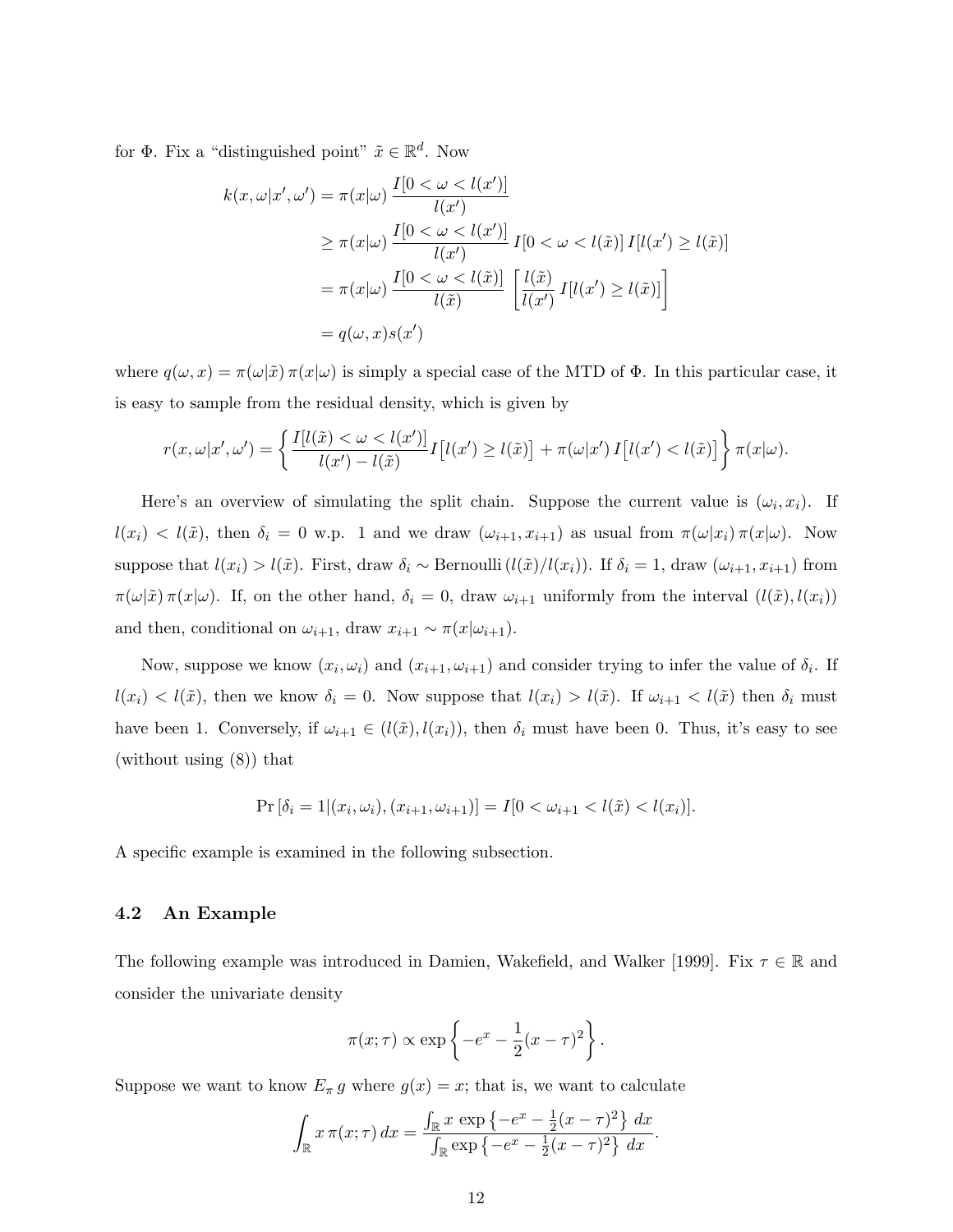While these integrals have no closed form solution,  $\pi(x; \tau)$  is univariate and hence it is quite straightforward to approximate  $\mu$  using numerical integration or rejection sampling. We will use this simple example to illustrate the application of regeneration in the slice sampler. The result will be checked against an essentially exact answer based on rejection sampling.

Consider an application of the simple slice sampler with  $q(x) = \exp\left\{-\frac{1}{2}\right\}$  $\frac{1}{2}(x-\tau)^2$  and  $l(x) =$  $\exp\{-e^x\}$ . Note that

$$
\{x: l(x) > \omega\} = \{x : x < \log \log(1/\omega)\}.
$$

Therefore, in this case,  $\pi(x|\omega)$  is just a truncated normal density; specifically,  $\pi(x|\omega) \propto \phi(x-\omega)$  $\tau$ )  $I[x < log log(1/\omega)]$  where  $\phi(\cdot)$  is the standard normal density. We now show that this simple slice sampler satisfies the conditions of Theorem 3 and is thus geometrically ergodic.

First,  $\pi$  is clearly bounded. Now,

$$
G(\omega) = \frac{\omega^{\frac{1}{\alpha}}}{\log(\omega)} q(\log \log(1/\omega)).
$$

Thus,

$$
\frac{\partial}{\partial \omega} G(\omega) = \frac{\omega^{\frac{1}{\alpha}-1}}{\log(\omega)} \left\{ \frac{q(\log \log(1/\omega))}{\alpha} + \frac{1}{\log(\omega)} \left[ q'(\log \log(1/\omega)) - q(\log \log(1/\omega)) \right] \right\},\
$$

where q' denotes the derivative of q. A straightforward calculation shows that  $q'(\log \log(1/\omega))$  –  $q(\log \log(1/\omega))$  is negative as long as  $\omega < \exp\{-e^{\tau-1}\} < 1$ . Hence, for any  $\alpha > 1$ ,  $G(\omega)$  is nonincreasing for  $\omega < \exp\{-e^{\tau-1}\}\$ . Hence, by Theorem 3, this simple slice sampler is geometrically ergodic.

Note that the moment generating function associated with  $\pi(x; \tau)$  exists so  $E_{\pi}|X|^{2+\varepsilon} < \infty$ for any positive  $\varepsilon$ . We set  $\tau = 0$ ,  $\tilde{x} = -1/2$  and ran the simple slice sampler for 1 million regenerations. This took about two minutes on a fast workstation. The resulting estimate of  $E_{\pi} g$ was  $\bar{g}_R = \bar{S}/\bar{N} = -1.5383/2.2671 = -0.6785$  and  $\hat{\sigma}_g^2 = 2.0795$ . Thus, the asymptotic standard error is about .0014.

As a check, we used a rejection sampler with a  $N(-1/2, 1)$  candidate to get an iid sample of size 10 million from  $\pi(x; 0)$ . Based on this sample, an asymptotic 95% confidence interval for  $E_{\pi} g$ is  $-0.6782 \pm 0.0005$ .

Acknowledgment. The authors are grateful to Charlie Geyer for some useful conversations.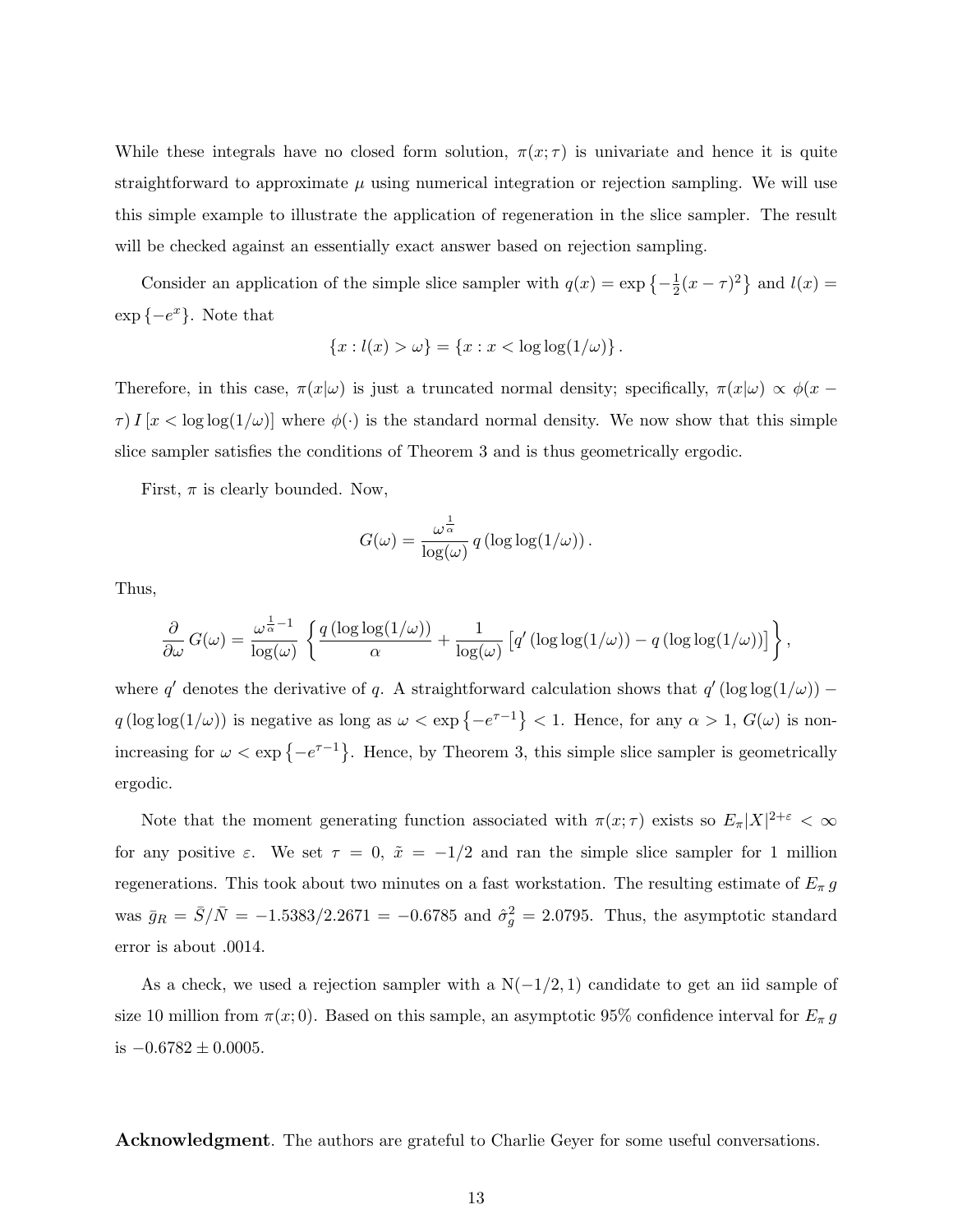# References

- K. B. Athreya and P. Ney. A new approach to the limit theory of recurrent Markov chains. Transactions of the American Mathematical Society, 245:493–501, 1978.
- Paul Bratley, Bennet L. Fox, and Linus E. Schrage. A Guide to Simulation. Springer–Verlag, New York, 1987.
- K. S. Chan. On the central limit theorem for an ergodic Markov chain. Stochastic Processes and their Applications, 47:113–117, 1993.
- Kung Sik Chan and Charles J. Geyer. Comment on "Markov chains for exploring posterior distributions". The Annals of Statistics, 22:1747–1758, 1994.
- Paul Damien, Jon Wakefield, and Stephen Walker. Gibbs sampling for Bayesian non-conjugate and hierarchical models by using auxiliary variables. Journal of the Royal Statistical Society, Series B, 61:331–344, 1999.
- Charles J. Geyer. Practical Markov chain Monte Carlo (with discussion). Statistical Science, 7: 473–511, 1992.
- Charles J. Geyer and Elizabeth A. Thompson. Annealing Markov chain Monte Carlo with applications to ancestral inference. Journal of the American Statistical Association, 90:909–920, 1995.
- Walter R. Gilks, Gareth O. Roberts, and Sujit K. Sahu. Adaptive Markov chain Monte Carlo through regeneration. Journal of the American Statistical Association, 93:1045–1054, 1998.
- James P. Hobert and Charles J. Geyer. Geometric ergodicity of Gibbs and block Gibbs samplers for a hierarchical random effects model. Journal of Multivariate Analysis, 67:414–430, 1998.
- S. F. Jarner and E. Hansen. Geometric ergodicity of Metropolis algorithms. *Stochastic Processes* and Their Applications, 85:341–361, 2000.
- Galin L. Jones and James P. Hobert. Honest exploration of intractable probability distributions via Markov chain Monte Carlo. Statistical Science (to appear), 2001.
- C. Kipnis and S. R. S. Varadhan. Central limit theorem for additive functionals of reversible Markov processes and applications to simple exclusions. Communications in Mathematical Physics, 104: 1–19, 1986.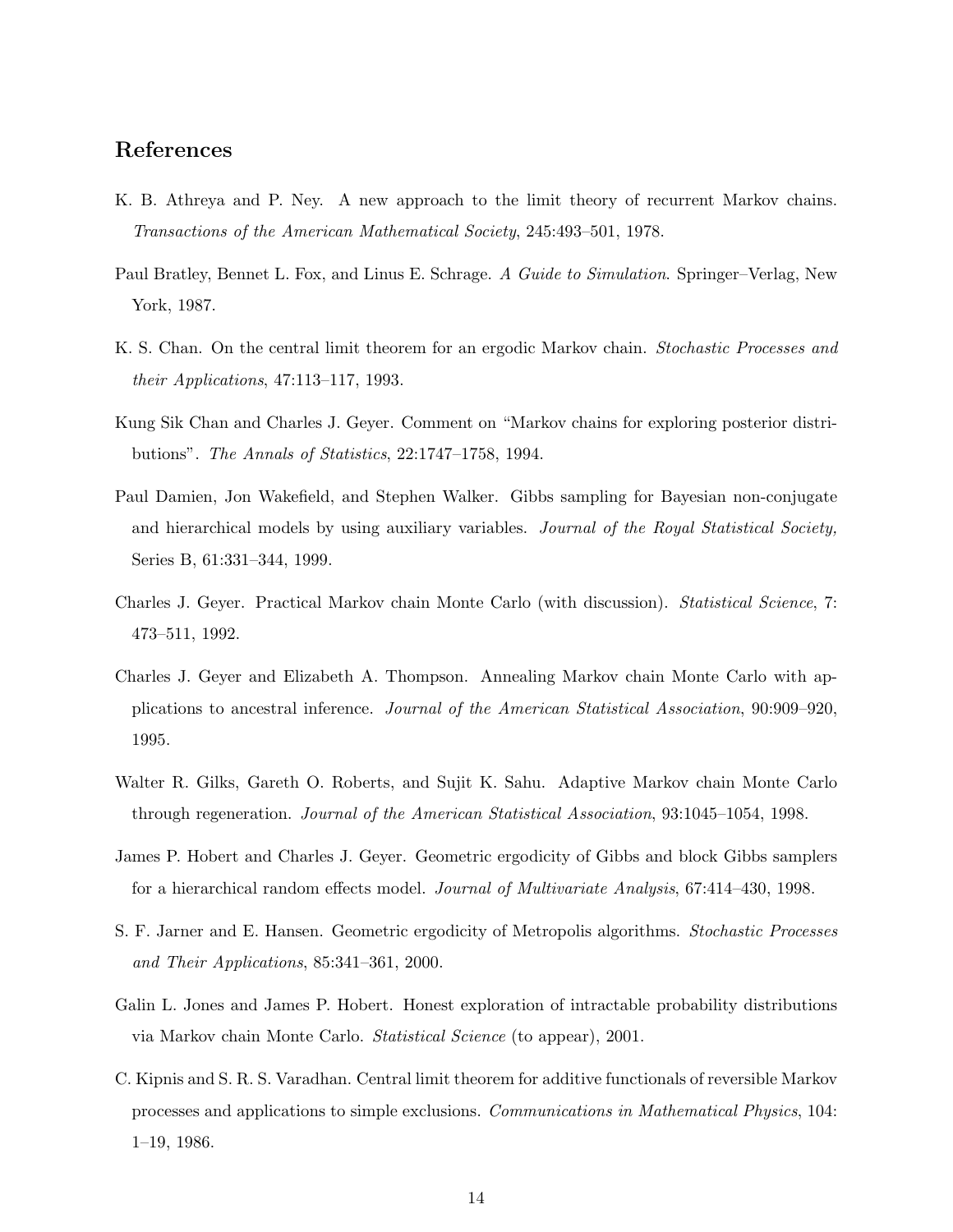- K.L. Mengersen and R. L. Tweedie. Rates of convergence of the Hastings and Metropolis algorithms. The Annals of Statistics, 24:101–121, 1996.
- S. P. Meyn and R. L. Tweedie. *Markov Chains and Stochastic Stability*. Springer-Verlag, London, 1993.
- Sean P. Meyn and R. L. Tweedie. Computable bounds for geometric convergence rates of Markov chains. The Annals of Applied Probability, 4:981–1011, 1994.
- Antoinetta Mira and Luke Tierney. On the use of auxiliary variables in Markov chain Monte Carlo sampling. *Scandinavian Journal of Statistics* (to appear), 2001.
- Per Mykland, Luke Tierney, and Bin Yu. Regeneration in Markov chain samplers. Journal of the American Statistical Association, 90:233–241, 1995.
- Radford M. Neal. Slice sampling. Technical report, University of Toronto, 2000.
- E. Nummelin. General Irreducible Markov Chains and Non-negative Operators. Cambridge University Press, London, 1984.
- Esa Nummelin. A splitting technique for Harris recurrent Markov chains. Zeitschrift für Wahrscheinlichkeitstheorie und Verwandte Gebiete, 43:309–318, 1978.
- Esa Nummelin and Pekka Tuominen. Geometric ergodicity of Harris recurrent Markov chains with applications to renewal theory. Stochastic Processes and their Applications, 12:187–202, 1982.
- M. B. Priestly. Spectral Analysis and Time Series. Academic, London, 1981.
- Brian D. Ripley. Stochastic Simulation. John Wiley and Sons, New York, 1987.
- Christian P. Robert. Convergence control methods for Markov chain Monte Carlo algorithms. Statistical Science, 10:231–253, 1995.
- Christian P. Robert and George Casella. Monte Carlo Statistical Methods. Springer, New York, 1999.
- G. O. Roberts and R. L. Tweedie. Geometric convergence and central limit theorems for multidimensional Hastings and Metropolis algorithms. Biometrika, 83:95–110, 1996.
- Gareth O. Roberts and Jeffrey S. Rosenthal. Geometric ergodicity and hybrid Markov chains. Electronic Communications in Probability, 2:13–25, 1997.